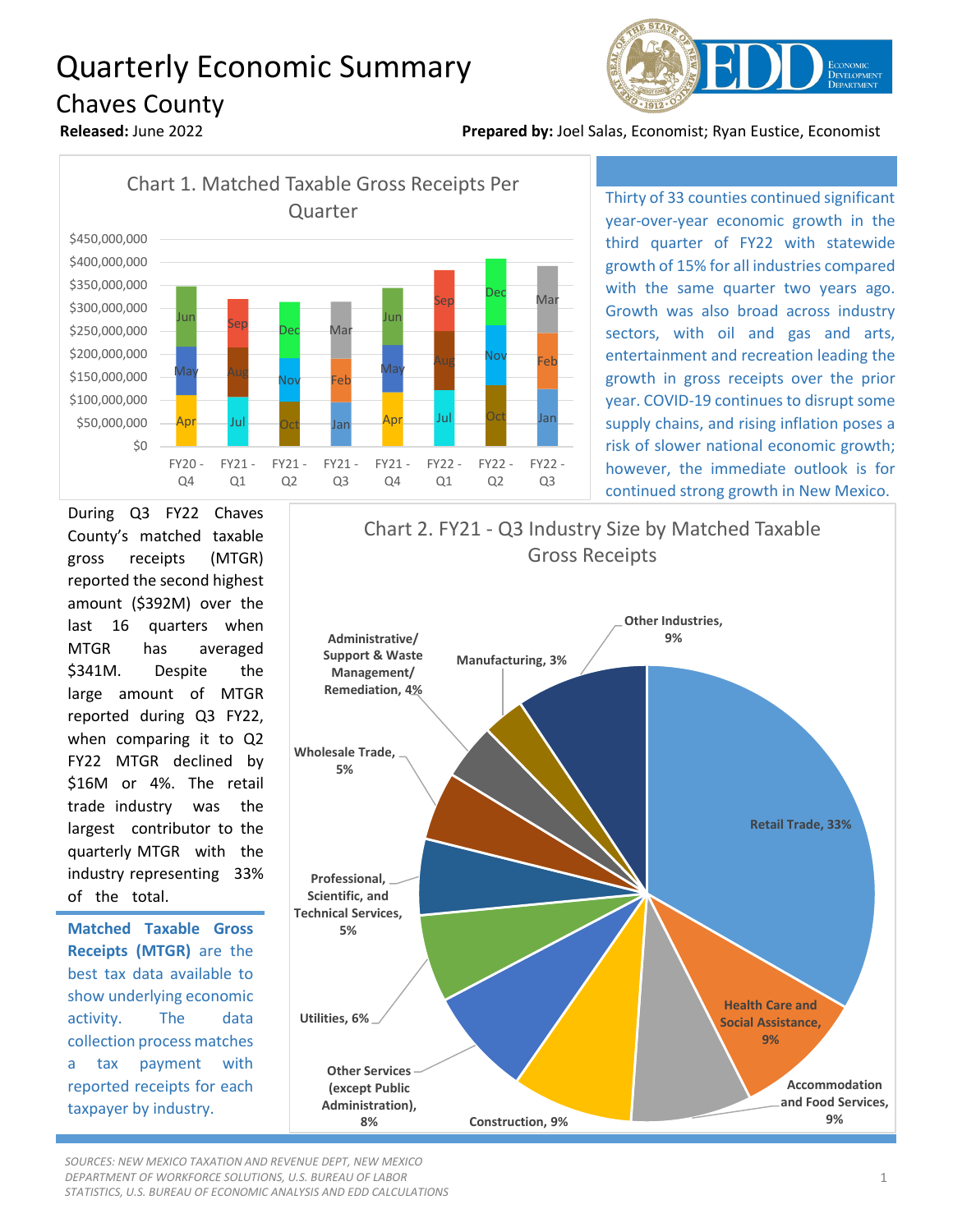## Quarterly Economic Summary Chaves County



## **Table 1. FY22 - Q3 Matched Taxable Gross Receipts by Industry**

| <b>Industries</b>                                     | <b>FY22 - Q3</b><br><b>YOY Growth</b> |    | YOY % Change |  | 2-Year % Change |  |        |
|-------------------------------------------------------|---------------------------------------|----|--------------|--|-----------------|--|--------|
| <b>Accommodation and Food Services</b>                | 33,534,009                            | S. | 6,382,915    |  | 24%             |  | 27%    |
| Administrative/Support & Waste Management/Remediation | 15,573,270 \$                         |    | 7,226,790    |  | 87%             |  | 164%   |
| Agriculture, Forestry, Fishing, and Hunting           | 530,203                               | -S | (265,000)    |  | $-33%$          |  | $-19%$ |
| Arts, Entertainment, and Recreation                   | $1,466,367$ \$                        |    | 437,232      |  | 42%             |  | 71%    |
| Construction                                          | 33,444,472 \$                         |    | 5,156,081    |  | 18%             |  | $-33%$ |
| <b>Educational Services</b>                           | $600,366$ \$                          |    | 125,965      |  | 27%             |  | 83%    |
| Finance and Insurance                                 | $2,877,323$ \$                        |    | 782,143      |  | 37%             |  | 49%    |
| <b>Health Care and Social Assistance</b>              | 36,351,819                            | -S | 3,753,225    |  | 12%             |  | 21%    |
| Information                                           | 10,970,943 \$                         |    | 3,627,849    |  | 49%             |  | $-25%$ |
| Management of Companies and Enterprises               | 221,729                               | -S | 34,108       |  | 18%             |  | $-36%$ |
| Manufacturing                                         | 11,567,483 \$                         |    | 6,162,642    |  | 114%            |  | 146%   |
| Mining, Quarrying, and Oil and Gas Extraction         | 4,898,833                             | -S | 4,787,727    |  | 4309%           |  | $-8%$  |
| Other Services (except Public Administration)         | 29,845,535 \$                         |    | 6,459,357    |  | 28%             |  | 15%    |
| Professional, Scientific, and Technical Services      | $21,131,970$ \$                       |    | (105, 196)   |  | 0%              |  | $-25%$ |
| <b>Public Administration</b>                          | 20,709                                | -S | (127, 486)   |  | -86% N/A        |  |        |
| Real Estate and Rental and Leasing                    | 6,463,829                             | -S | 936,382      |  | 17%             |  | $-5%$  |
| <b>Retail Trade</b>                                   | $130,355,113$ \$                      |    | 15,233,955   |  | 13%             |  | 43%    |
| Transportation and Warehousing                        | 3,177,047                             | -S | 725,583      |  | 30%             |  | $-8%$  |
| Unclassified Establishments                           | $5,423,214$ \$                        |    | 4,750,335    |  | 706%            |  | 207%   |
| <b>Utilities</b>                                      | 24,277,274                            | -S | 4,377,721    |  | 22%             |  | 33%    |
| <b>Wholesale Trade</b>                                | 18,970,999 \$                         |    | 6,869,730    |  | 57%             |  | 96%    |
| <b>All Industries</b>                                 | 392,076,536 \$                        |    | 77,085,238   |  | 24%             |  | 20%    |

Table 1 shows an increase of \$77M from Q3 in FY21 to FY22 of the same period. Table 1 also shows 18 industries that reported a year-over-year (YOY) increase. The largest increase came from the retail trade sector, which posted a YOY increase of \$15M or 13%.

Gross receipts tax (GRT) revenue collections decreased by \$218K, or 5.4%, from Q2 FY22 to Q3 FY22, shown in Chart 4. Over the last eight quarters GRT has averaged \$3.8M, or \$30K more than what was collected in Q3 FY22 (\$3.7M). During these last eight quarters GRT collections shows a flat trend.



*SOURCES: NEW MEXICO TAXATION AND REVENUE DEPT, NEW MEXICO DEPARTMENT OF WORKFORCE SOLUTIONS, U.S. BUREAU OF LABOR STATISTICS, U.S. BUREAU OF ECONOMIC ANALYSIS AND EDD CALCULATIONS*